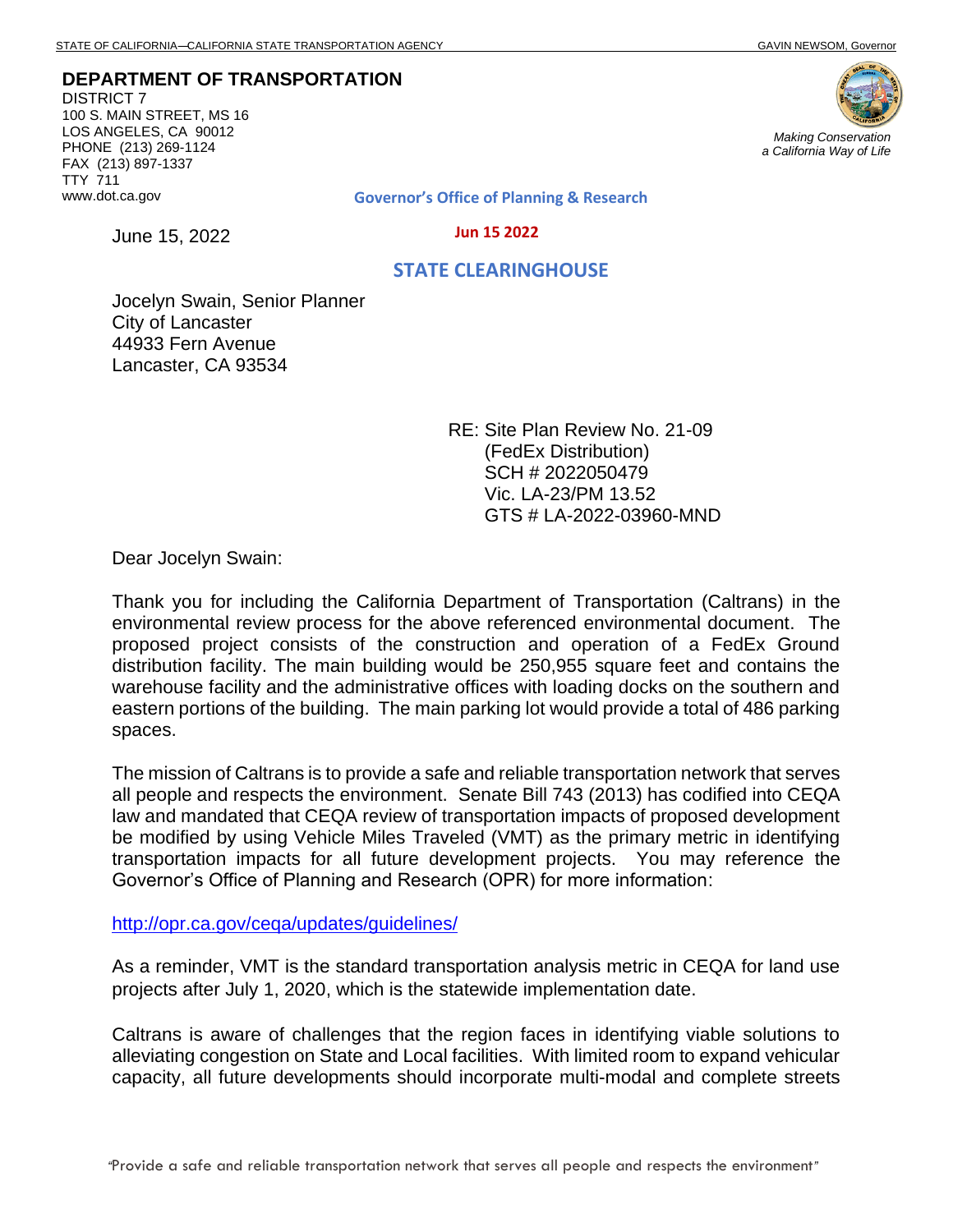Jocelyn Swain, Senior Planner June 15, 2022 Page 2 of 3

> transportation elements that will actively promote alternatives to car use and better manage existing parking assets. Prioritizing and allocating space to efficient modes of travel such as bicycling and public transit can allow streets to transport more people in a fixed amount of right-of-way.

> Caltrans supports the implementation of complete streets and pedestrian safety measures such as road diets and other traffic calming measures. Please note the Federal Highway Administration (FHWA) recognizes the road diet treatment as a proven safety countermeasure, and the cost of a road diet can be significantly reduced if implemented in tandem with routine street resurfacing. Overall, the environmental report should ensure all modes are served well by planning and development activities. This includes reducing single occupancy vehicle trips, ensuring safety, reducing vehicle miles traveled, supporting accessibility, and reducing greenhouse gas emissions.

> The City staff determined that the Total VMT per Service Population would be the appropriate metric to use in evaluating the potential VMT impacts of the proposed Project. The Project is not a residential or regional retail use, or a transportation project. In addition, while the Project will be staffed by employees, the relative contribution of vehicle trips generated by employees is only approximately 25% of the total daily vehicle trips (i.e., 394 of 1,532 total trips). Within the SCAG model, the total VMT (all vehicles and all trip purposes) to and from all zones in the geographic area are divided by the total service population (employees and residents) to get the efficiency metric of VMT per Service Population. The Project will reduce the Total VMT per Service Population within its TAZ from 196.28 to 91.04 in the 2012 baseline year. In addition, the proposed Project will reduce the Total VMT per Service Population within the AVPA from 40.44 to 40.41. As the proposed Project will reduce the Total VMT per Service Population within the AVPA, the proposed Project is deemed to have a less than significant VMT impact. This approach can only be used when there is not enough data for warehouse land use. If the City is planning to have more warehouse land uses in the future. A warehouse VMT threshold should be considered in the future.

> Given the above finding of less than significant Project VMT impact, the identification of mitigation measures is not required at this time. However, a post-development VMT analysis for warehouse with all mitigation measures should be prepared for monitoring purpose and for future project thresholds in the area. Additional mitigation measure should be implemented when the post-development VMT analysis discloses any traffic significant impact.

Storm water run-off is a sensitive issue for Los Angeles and Ventura counties. Please be mindful that projects should be designed to discharge clean run-off water. Additionally, discharge of storm water run-off is not permitted onto State highway facilities without any storm water management plan.